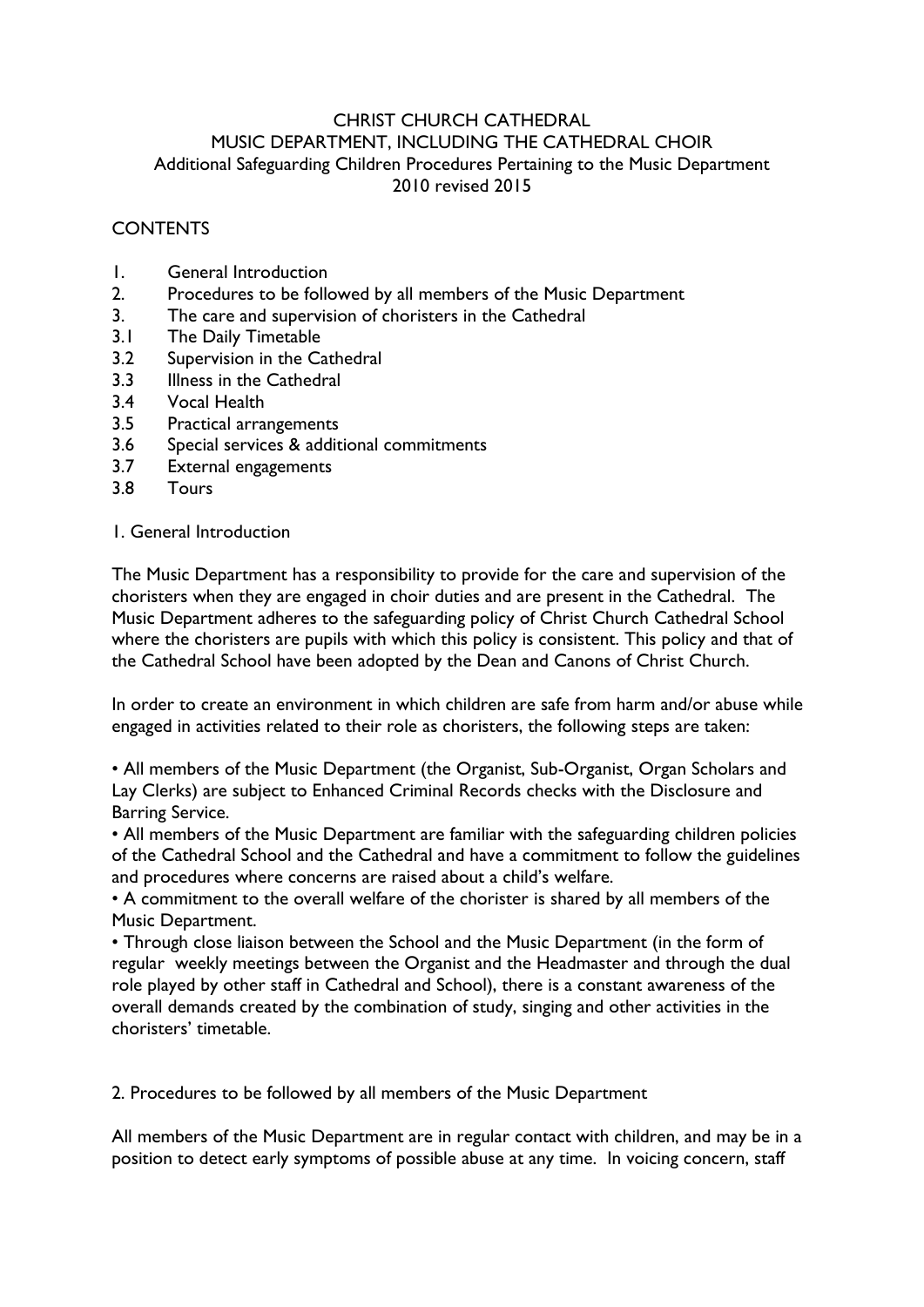should not feel that they are necessarily starting formal procedures. The criterion should be that they have grounds for reasonable suspicion.

Allegations of abuse against any adults holding positions of responsibility in the Cathedral or in the Cathedral School will be treated very seriously.

Members of the Music Department should report any concerns to the Organist, who should in turn report these to the School's Designated Safeguarding Lead (The Headmaster) (or in the instance of a complaint against the Organist, they should report directly to the School's DSL (The Headmaster) or the Cathedral's DSL, The Revd Canon Graham Ward.

Every member of the Music Department has an obligation to report any concerns he/she may have concerning the welfare of a chorister, including any disclosures that may be made by a child.

## **Suspicion of abuse /disclosures by children of abuse**

The procedures to be followed are set out in detail in the Child Protection Policy and Procedures of the Cathedral School. These include the observance of strict confidentiality, the keeping of notes on remarks made by children and parents, and, where necessary, the involvement of the Oxfordshire Safeguarding Children's Board or the police.

All adults who come into regular contact with children should be aware of their vulnerability and do their best to avoid misunderstanding.

3. The Care and Supervision of Choristers in the Cathedral

3.1 The Daily Timetable

The demands made on the time of the choristers are considerable and this should be borne in mind at all times. Where it is felt that a chorister is having trouble coping with the exigencies of his timetable the Organist may consult the Director of Studies, the Housemaster or the Headmaster regarding possible strategies which might be followed to make the workload more bearable.

During a normal week, the choristers rehearse for an hour each weekday morning, and for 45 minutes before each Evensong on Tuesday, Thursday and Friday. The singing timetable for a normal week is outlined below:

| Monday          | 7:55-8:40 am Rehearsal (Chapter Parlour)                                                                                                                                    |
|-----------------|-----------------------------------------------------------------------------------------------------------------------------------------------------------------------------|
| Wednesday       | 7.55-8.55 am Rehearsal (Chapter Parlour)                                                                                                                                    |
| Tue, Thurs, Fri | 7.55 – 8.55 am Rehearsal (Chapter Parlour)<br>5.00 - 5.45 pm Rehearsal (Cathedral)<br>5.45 pm Chorister snack (Priory Room)<br>$6.05 - c.6.50$ pm EVENSONG<br>7.00pm Supper |
| Saturday        | 8:30-9:30 am Rehearsal (Chapter Parlour)                                                                                                                                    |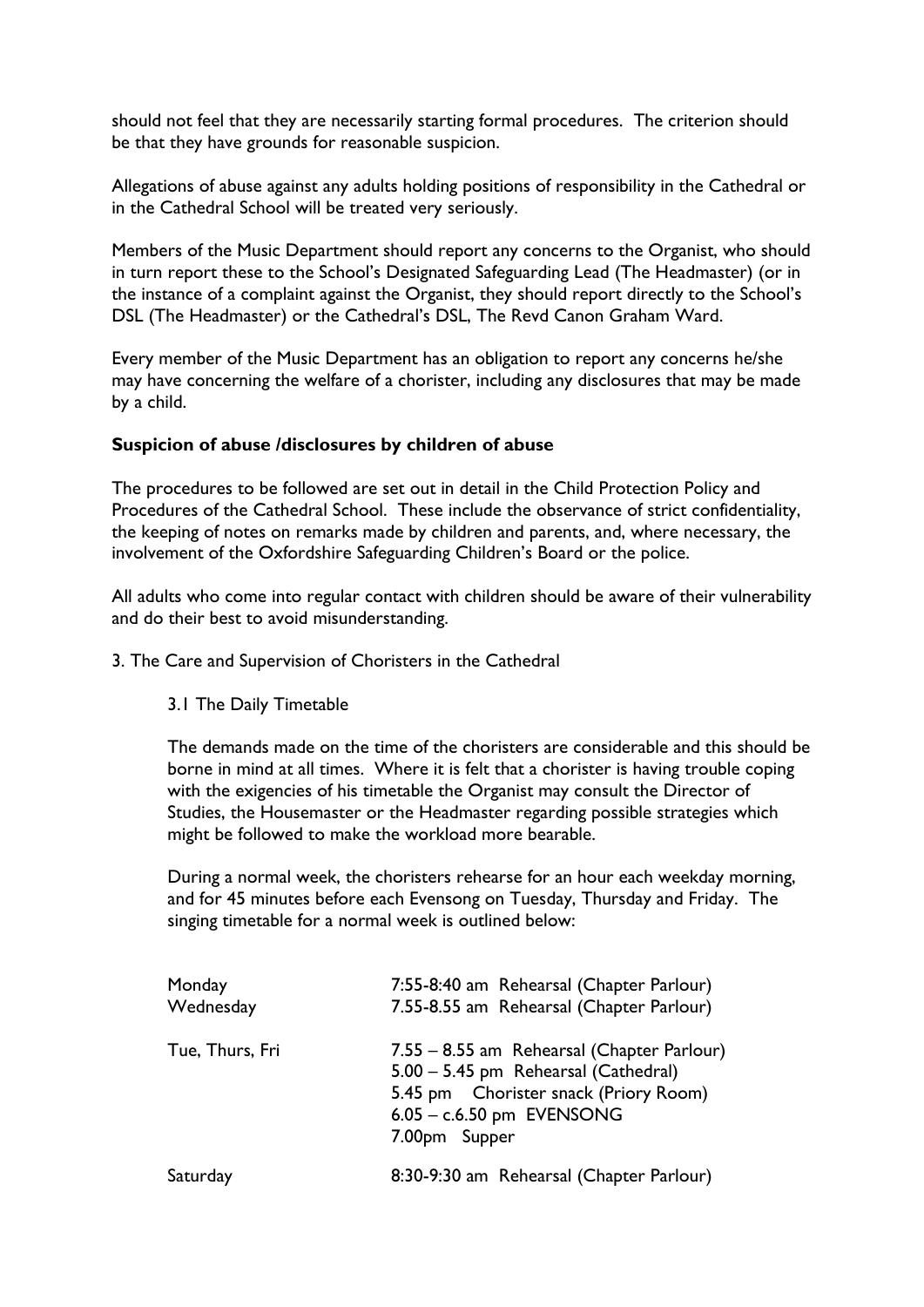|        | 4:45 - 5.45 pm Rehearsal (Cathedral)            |
|--------|-------------------------------------------------|
|        | 5.45 pm Chorister snack (Priory Room)           |
|        | $6.05 - c.6.50$ pm EVENSONG                     |
|        | 7.00 pm Supper                                  |
| Sunday | 9:15-9:40/9:50-10am Rehearsal (Chapter Parlour) |
|        | 10.00 am MATINS                                 |
|        | c11.00 am Break, drink & snack (Priory Room)    |
|        | 11.20 am-12:30pm EUCHARIST                      |
|        | 1.00pm Lunch                                    |
|        | 5.00 - 5.45 pm Rehearsal (Cathedral)            |
|        | 6.05 pm EVENSONG                                |
|        | 7.00 pm Supper                                  |

The average week consists of approximately 10 1/2 hours of rehearsal and approximately 6 ¾ hours of services per week, totalling 17 1/4 hours. The maximum commitment recommended by the Choir Schools' Association is 22 hours, and the Headmaster and the Organist work together to ensure that the boys' commitments never exceed levels regarded as acceptable nationally.

## 3.2 Supervision in the Cathedral

The choristers are escorted from the School to the Chapter Parlour for all rehearsals and performances by a member of staff from the Cathedral School. At the end of Evensong, they are escorted from the Cathedral to the School by a member of the Cathedral music staff. This involves walking across the road at St Aldates. The escort wears a high-visibility jacket and carries a 'lollipop' sign, and receives training from the Cathedral School in escorting children and stopping traffic.

The choristers are never left unsupervised anywhere in the Cathedral.

When an individual chorister is left alone with a member of the Music Department in the Cathedral for solo preparation, an organ lesson etc. another adult in the building will always be notified. This is likely to be the person taking the main rehearsal but if it is at another time, the verger would be the obvious choice.

The Chapter Parlour is very occasionally used for sectional rehearsals or solo preparation. In these instances, the organist taking the rehearsal will always inform another member of staff.

#### 3.3 Illness in the Cathedral

If a chorister is taken ill during a service and has to leave the Choir Stalls, if the duty member of school staff is present, they will assist him and escort him back to the School where he will be looked after by matron. In the absence of school staff, the duty verger will assist the chorister and phone the school and ask for the Matron on duty to collect the child and escort him back to the school, if necessary.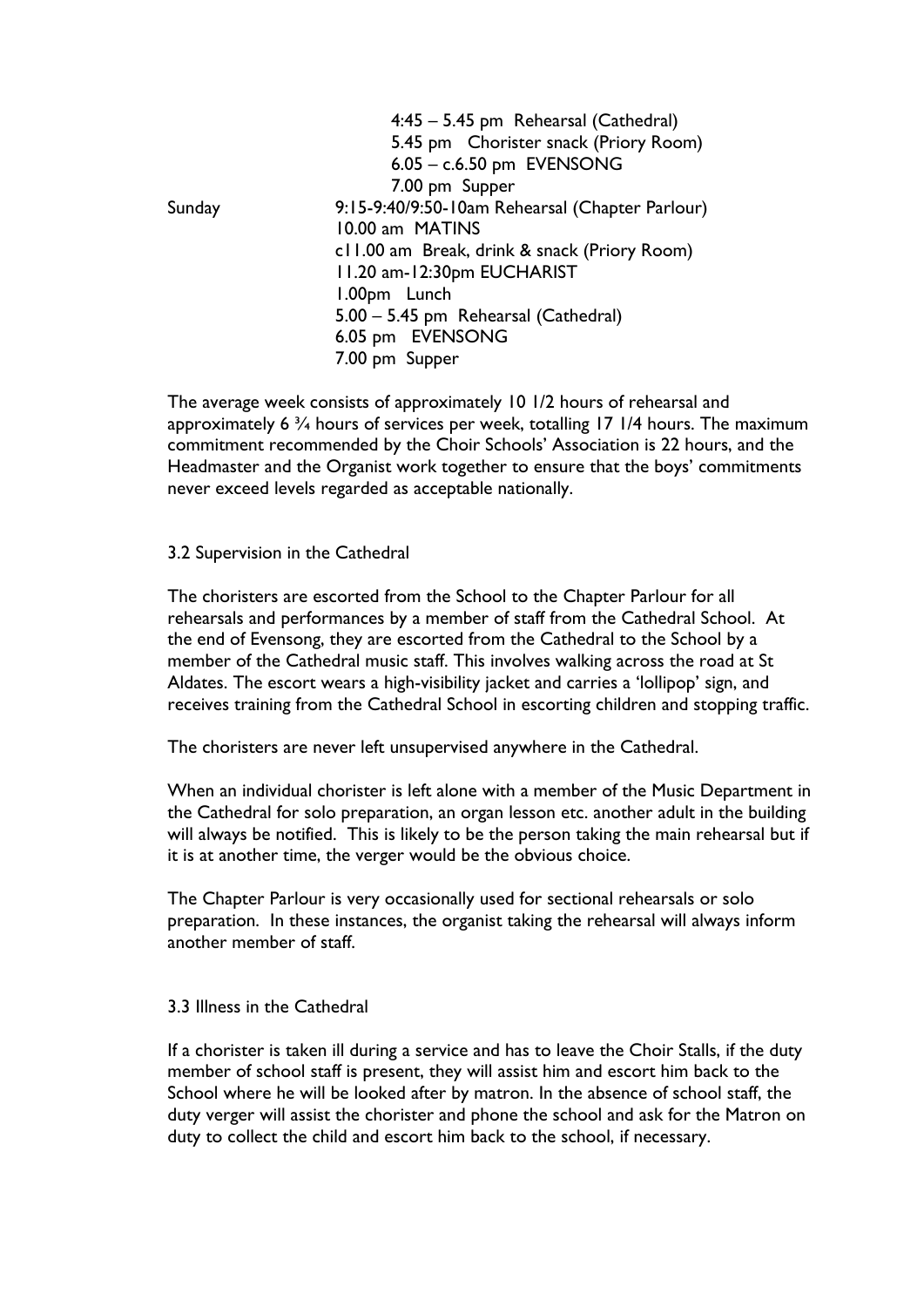If a chorister is taken ill during a rehearsal, he will be escorted back to the School by another member of the Music Department where one is present. If no adult other than the Duty Organist is present to escort the child, the organist taking the rehearsal will telephone the school in order that someone may come to collect the child.

## 3.4 Vocal Health

If a chorister feels uncomfortable singing, or has throat problems that he believes will affect his singing, he should present himself to the duty Matron prior to attending choir practice. The duty Matron will record boys as 'With Care' for medical reasons or, if she considers it necessary, will place the boys 'Off Singing'. The 'With Care' system exists to make the organist on duty aware of a small (or potential) problem, leaving the boy able to decide how much he feels able to contribute to the rehearsal under the watchful eye of the Duty Organist. In turn, the Duty Organist may choose to put a boy off singing if he feels that his contribution to the rehearsal is being hampered by a vocal or health problem. Records are kept of health complaints and issues of concern on a vocal level, and where it is felt that a boy is consistently struggling or unable to fulfil his role as a chorister further investigations will be made, involving consultation with parents and (where necessary) medical specialists.

Where other issues, personal or emotional, may affect the ability of a boy to fulfil his duties as a chorister, the Housemaster will inform the Organist and discussions will take place between the relevant parties in order to consider possible solutions.

Should a chorister's voice change before the conclusion of his school career, the Director of Music will consult the Headmaster in order to decide at which point the boy should cease his participation in the daily routine of the choir. The School will make arrangements with his parents regarding boarding and it may be possible for the child in question to continue his associations with the Cathedral through involvement in the choir, by singing in the back line, page turning, etc. The boy's vocal health must be of paramount importance and no boy will be expected to sing if he finds it uncomfortable to do so. At all times it is important for adults to remember the emotional difficulties often encountered by boys as they experience this physical change, and to act with the greatest possible sensitivity to the individual's needs.

## 3.5 Practical Arrangements

Public toilets and semi-public toilets are situated in the Cloisters and Priory Room, respectively. Boys may use these facilities at any time during rehearsals with the permission of the member of staff conducting the rehearsal, and accompanied by a senior chorister. Because of the lack of private facilities, the boys are encouraged to use the toilets in school before coming to the cathedral.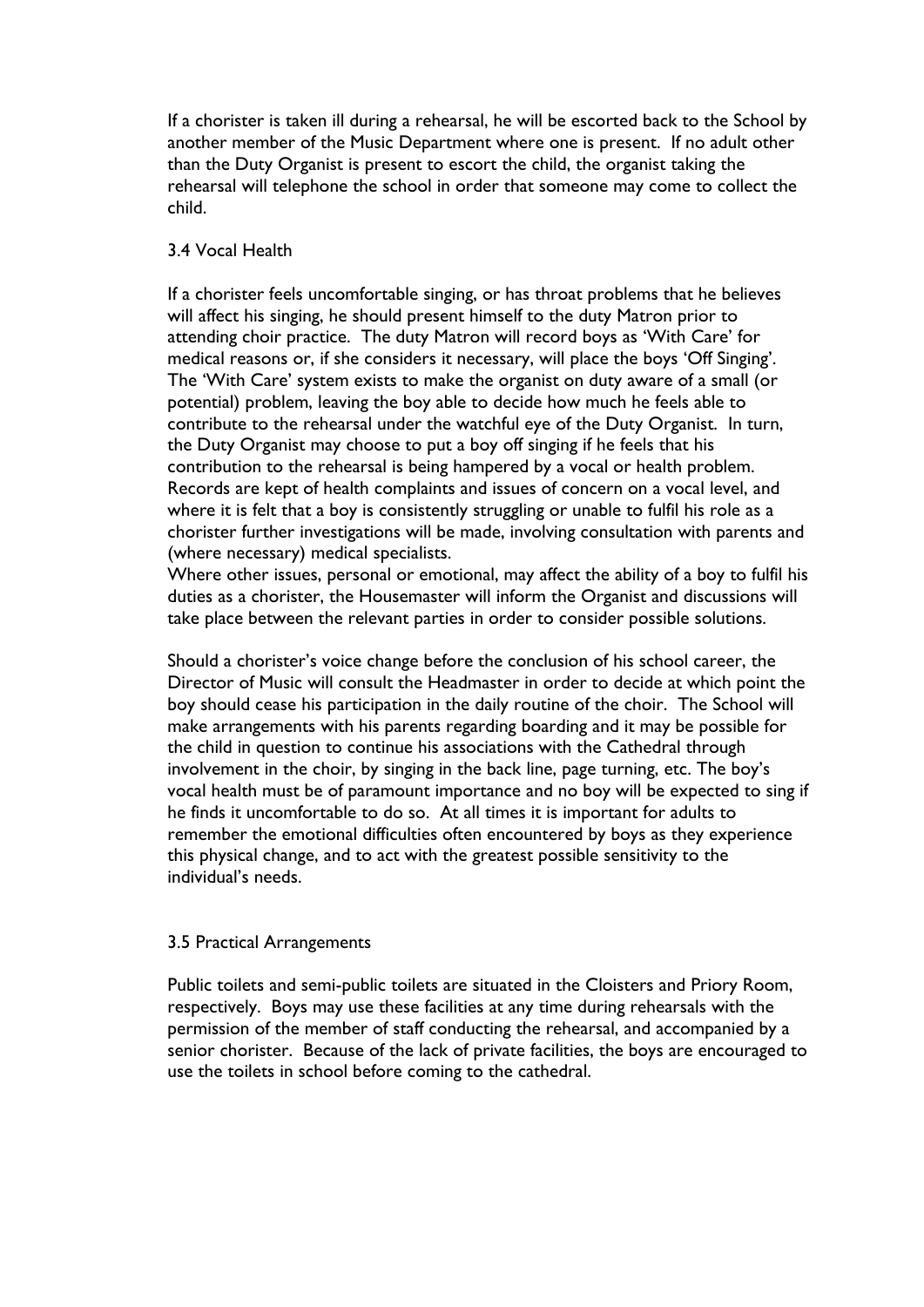#### 3.6 External engagements

Throughout the year the choristers are asked to participate in a number of concerts, recording sessions and special events, both in and outside the Cathedral. The Organist seeks approval for such events from the Headmaster and the Dean and Chapter. If this is given, it is not necessary to seek parental approval as the School acts 'in loco parentis' during term-time. The goodwill of parents is sought at all times, however, and should a parent have any queries regarding the arrangements for external events (of which they will always be notified by the Organist), they should feel free to contact the Headmaster or the PA to the Organist.

When the choristers are required to travel to a venue other than the Cathedral or the Cathedral School for a rehearsal, concert or special event, they will be accompanied by chaperones from the Cathedral Music Department and School. When the Cathedral Music Department is involved in arranging for an individual chorister to perform in an external concert or event, the practicalities concerning chaperoning, flexibility of choir commitments, coaching and supervision etc. will be made by the Music Department in consultation with the School and the parents of the boy in question.

Travel to concerts outside Oxford is by coach. In most cases toilet facilities are requested and the coach company's drivers have DBS clearance.

Two members of staff from Christ Church Cathedral School accompany the choristers to the concert and in addition the Organist and the Sub-Organist (if he is performing in the concert) are designated chaperones.

The provision of a hot meal is a standard requirement within the contract for each concert.

In the rare case of overnight accommodation being required, hotel rooms are booked and two chaperones from Christ Church Cathedral School accompany the choristers. Their room is on the same floor and within easy reach of the boys' rooms.

The Cathedral undertakes a risk assessment prior to each external engagement which will be approved by the Headmaster.

## 3.7 Tours

Tours which involve extended travelling and overnight stays happen on an occasional basis, and, although the boys' involvement forms part of the chorister contract, parental consent is requested in these circumstances.

Upon a tour being organised, detailed arrangements, guidelines and procedures will be issued. These will include references to provision of adequate medical care, adult supervision, awareness of dietary requirements, hotel arrangements, emergency contact details etc.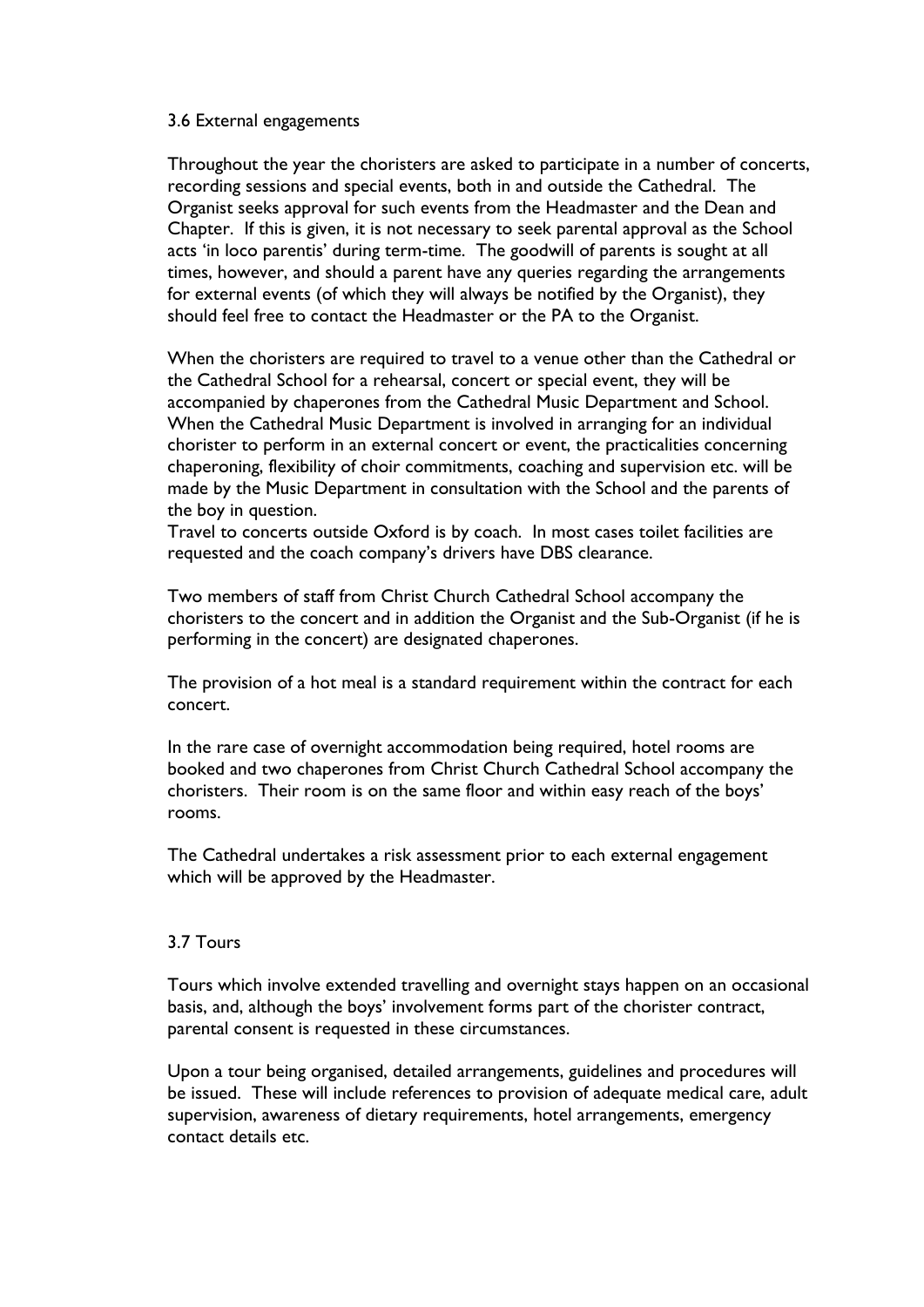For overseas tours, a licence is obtained for each tour through the City of Westminster Magistrates' Court under the requirements of Young Persons Employment Abroad (The Children (Performances) (Miscellaneous Amendments) Regulations 1998).

The application goes before a District Judge and its purpose is to satisfy 'that the children are going out of the United Kingdom in order to fulfil the particular engagement…that the proper provision has been made to secure the health, kind treatment, and adequate supervision of the children whilst abroad and their return to the United Kingdom at the expiration or revocation of the licence; and that a copy of contract of employment or other document, showing the terms and conditions of employment, has been furnished to the parents of the children'

In addition to the application form (which specifies travel and accommodation details) the following documentation is required:

- 1. A schedule giving the full names of each child and the names and addresses of their parents.
- 2. A copy of the contract regarding the performances on the tour
- 3. A copy of the birth certificate of the fitness of each child
- 4. A medical certificate of the fitness of each child
- 5. A consent in writing signed by both parents of each child
- 6. A consent in writing from the Headmaster
- 7. A copy of the Notice to Police

A copy of the application together with the Notice to Police is sent to the Thames Valley Police Disclosure Unit for screening and authorisation prior to the application going before the Judge.

The Organist is required to report to a designated UK Embassy or Consulate whilst on the tour. Both the Police and the Magistrates' Court are contacted upon return to the UK and in addition the Magistrates' Court is given a schedule of rehearsals, performances, rest and meal times on concert days.

Travel insurance is taken out for each boy on the tour and a summary of the policy is circulated to the parents. The full policy is available for inspection if necessary.

The Choristers are normally accommodated in hotels. The Chaperones' rooms are always on the same floor and within easy reach of the boys' rooms. There are also measures designed to ensure the safety of the pupils written into contracts with Hotels. Occasionally the boys will stay with host families. If this is the case, the organist will seek an assurance from the hosting organisation that the families are known to them and have been vetted and if the hosting organisation has a Safeguarding document, it will be checked. In addition a letter will be sent to the